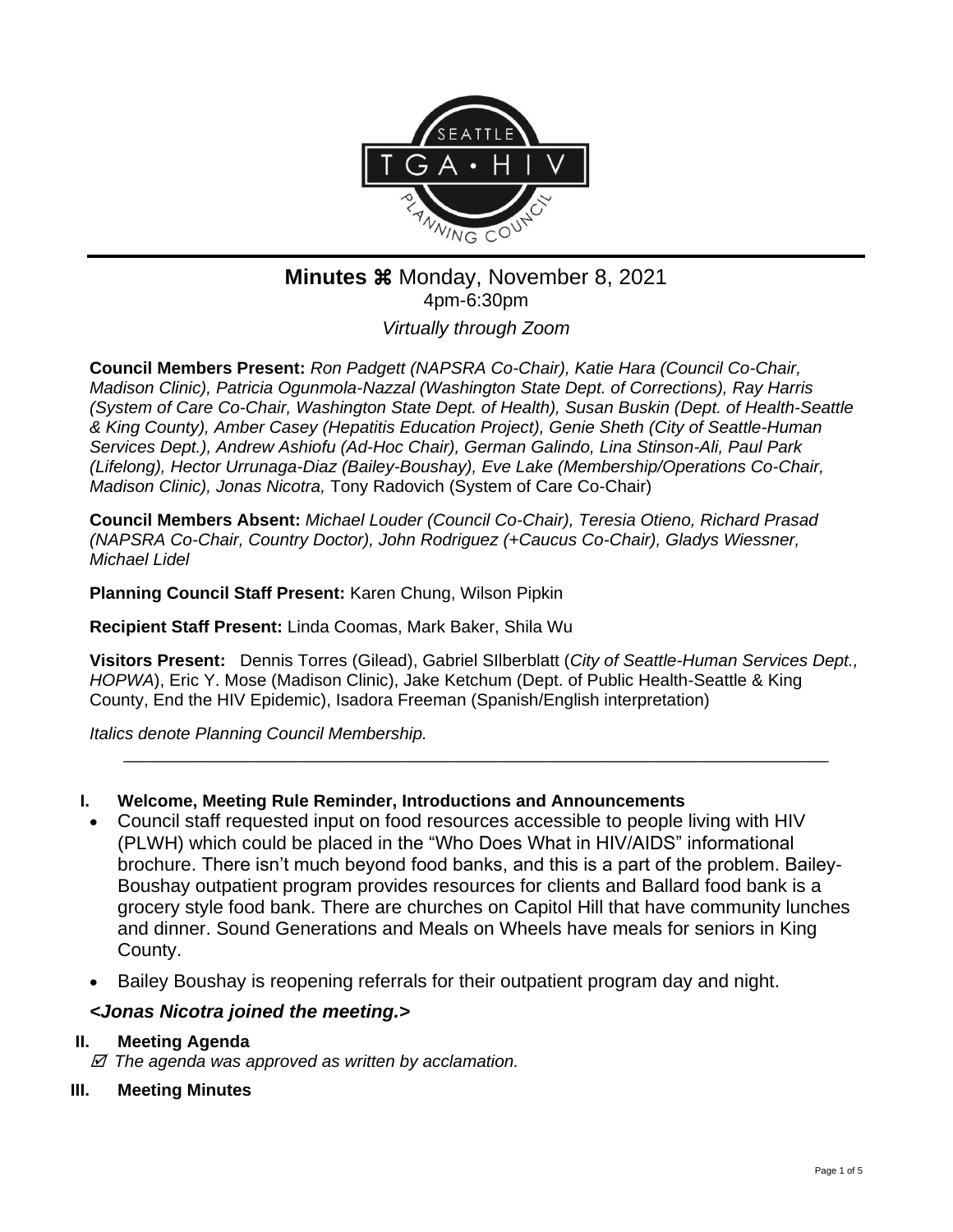There was a question about whether Tony is able to forward a motion as a non-Councilmember co-chair. This motion can be moved and voted upon again.

 *The October minutes were approved as written by acclamation.*

#### **IV. Public Comment**

*Paul* commented on one of the challenges being faced currently by the Food & Meals program is the unexpected increase in costs. Providing quality medically appropriate food to communities most in need of support is being prioritized, but hard decisions may need to happen.

#### **V. Recipient Report**

- Once a re-allocation plan has been approved here, the Recipient team will be working on the changes required for this.
- The Health Resources and Services Administration (HRSA, who funds the Ryan White grant) waived the site visit requirement, but the Recipient team will be doing virtual fiscal and programmatic site visits, to be scheduled soon.
- Work is ongoing on the fine tuning of Provide database.
- The current project officer for HRSA Luigi Procopio is retiring, and an interim project officer will be found soon. There is not a timeline on this yet.
- How is data is gathered during virtual site visits? The Ryan White team has gone through all standards of care and will be asking agencies to provide responses based on these standards and measures with documentation. There will be review and conversation with agencies based on their responses.

#### **VI. Executive Committee Report**

- Consumer quorum was brought forth by a visiting previous Councilmember as a concern. He claimed in past years the Council was not meeting the consumer quorum as required in the bylaws. Council staff gathered data since May of 2020 on all meetings which show consumer quorum being present in every meeting.
- Did the former Councilmember assume consumers were meant to be 50%+1 of all members of the Council or just consumers on the Council?
- Membership/Operations will look at ways to enable and support consumers in engaging more.

#### **VII. Needs Assessment, Priority Setting & Resource Allocation Committee Report**

#### *<Jonas Nicotra left the meeting.>*

- The Recipient team has to do re-allocations each year based on 2<sup>nd</sup> quarter performance and expenditures in order to comply with the HRSA requirement to spend 95% of formula funds.
- There were funds returned in some categories and further requests in others.
- The committee reviewed these returns and requests and decided to fully fund the \$65,892 requested in Housing Non-Medical Case Management (NMCM), Emergency Financial Assistance was fully funded for the requested \$40,000, Medical Transportation was fully funded for the requested \$2,999, Food and Meals was the other category where funds were being requested and it was funded with the remaining returned funds of \$132,109.

## *MOTION: Ron moves to approve these re-allocations. Susan seconds. Discussion: None.*

## *The motion passed with the following vote:*

- In favor 13 Ron, Ray, Lina, Susan, Katie, Amber, Andrew, Genie, Eve, Paul, Patricia, Hector, German
- Opposed -0-
- Abstaining -0-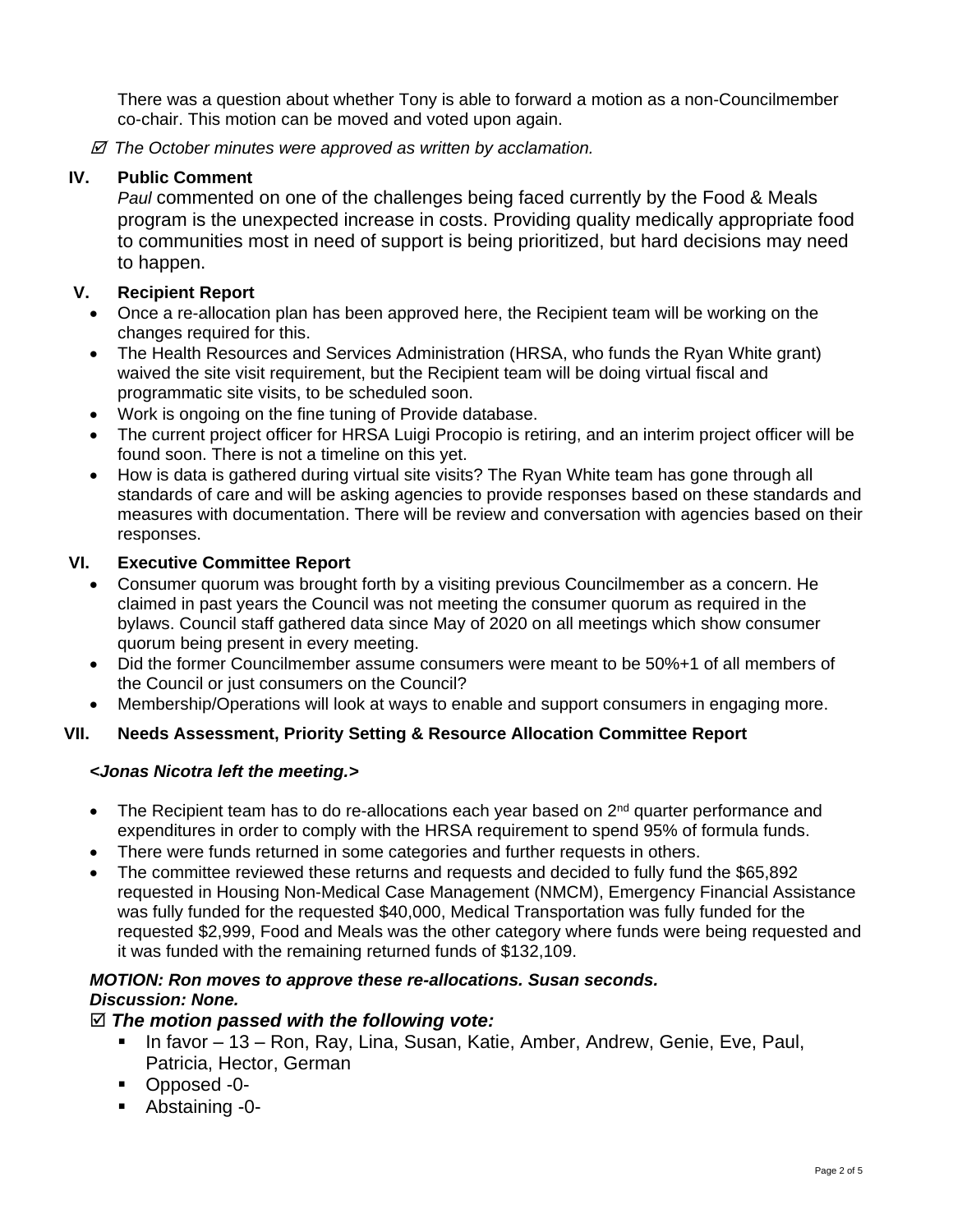- This committee also voted to allow the Recipient team the authority to move funds between categories between now and the end of the grant year in order to spend out 95% of formula funds as required by the grant to avoid penalties.
- Were any thresholds, guidelines, or guardrails placed on this? The amount re-allocated without Council approval is usually small.
- The expectation was set for any returned funds in this period be generally put toward Food & Meals, as their request is not being fully funded, in a manner that allows spending out at least 95% of formula funds. This was agreed upon and amended to the authority granted to the Recipient team.

## *<Jake Ketchum & Gabriel Silberblatt left the meeting.>*

*MOTION: Ron moves to accept this reallocation the way it is written, with the request that any further reallocations within the remaining grant year the Recipient does without Council approval goes toward Food & Meals. Andrew seconds.*

*Discussion: The justification for this request to send funds to a lower priority service category is the only category requesting funds not receiving their full request and is generally a service that can readily spend out funds to reach 95% spent formula funds. The Recipient will move to other prioritized categories if needed to spend out.*

*MOTION AMENDED: Ron moves to accept this reallocation the way it is written, with the request that any further reallocations within the remaining grant year the Recipient does without Council approval goes toward Food & Meals if feasible. Ray seconds.*

## *The motion passed with the following vote:*

- In favor 11 Amber, Ron, Ray, Katie, Susan, Andrew, Paul, Genie, Patricia, Eve, **Hector**
- Opposed -0-
- Abstaining -2- Lina, German
- There was a request to add discussion on guidelines for reallocation without approval by the Council to the next NAPSRA Committee meeting.
- The Consumer survey was reviewed, and language was requested around a question whether consumers feel they have power in the decision making on how services are provided and funded.
- A printed version was requested.
- The goal is to have it go out in January.
- The November and December meetings are being combined into 1 meeting Dec 9<sup>th</sup>.

#### **VIII. +Caucus Report**

- The Co-Chair *John* was present at the +Caucus, but is out today.
- Tony will be covering a draft letter from the Council regarding the impact of ESHB 1551 and the proposed changes which are required by the legislation to keep criminal charges for the willful transmission of blood borne pathogens and sexually transmitted infections (STIs).
- A guiding principle requested by the +Caucus is to work across the Council and committees to ensure that everyone is heard equally and is supported in participation.
- The +Caucus brochure has been translated into French, Spanish, Arabic, and Amharic as per the goal is to get more PLWH to join and participate on the Council.
- There is work being done on a poster requesting PLWH to join the Council, with a repeated phrase translated into top spoken languages for posting in waiting rooms and other community spaces around the 3 counties of the Transitional Grant Area (TGA-King, Snohomish, Island).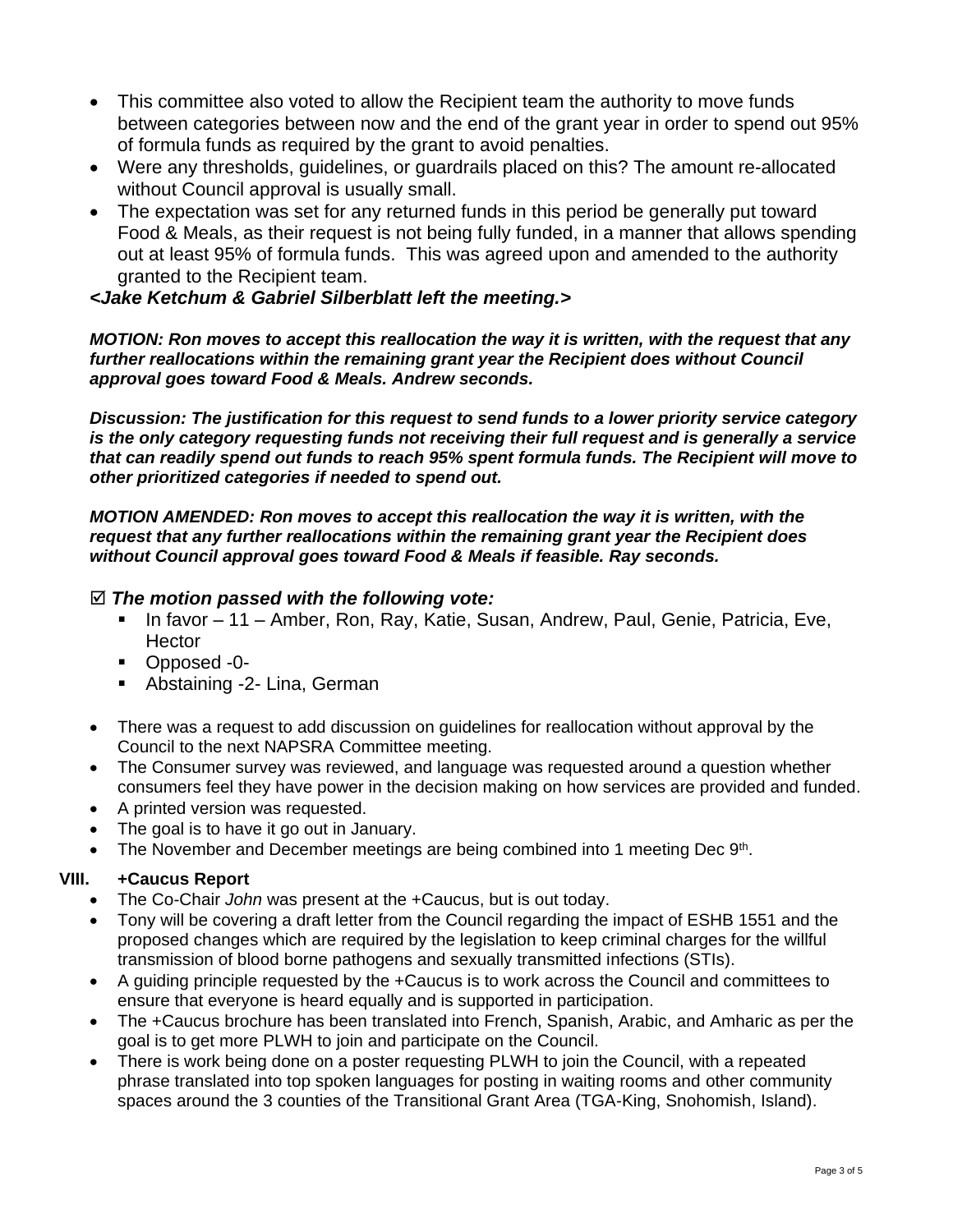- The +Caucus is outreaching to non or underrepresented populations on the Council, and one of the questions frequently asked is, "what's in it for me?"
- There have been Councilmembers which have been a part of community conversations by sharing their stories on "Life, Law and Love with HIV."
- How else do we recruit more people to the Council including better representation of PLWH within King County and the TGA?
- How do we create a safe space for those who are undocumented or those who do not speak English?
- Can we hold panels or community forums for these populations or with community-based organizations we are trying to recruit from?

#### *<Ron Padgett left the meeting.>*

- Council staff sent out a draft memo to Washington State Board of Health (WBOH) regarding proposed regulations to be implemented in 70.24 Revised Code of Washington (RCW).
- SHB 1551 was a policy attempt to completely decriminalize HIV by removing language in 70.24 that was HIV specific. HIV was replaced with blood borne pathogens, and STD was replaced with STI. The knowing transmission of HIV was instead reduced from a felony to a misdemeanor.
- WBOH was given rules designed to implement the statutory requirements and proposed rules are about blood borne pathogens and STIs.
- The unseen problem with this language change is those who now knowingly pass on Hepatitis, HPV, etc. could face a misdemeanor charge, a year in jail and a \$5,000 fine. This would be broadening the authority of WBOH to charge folks with criminal misdemeanor for transmitting blood borne infections or STIs and criminalizes more people.
- With expanded work around molecular surveillance and tracking of infections, what would this mean for information reporting and sharing between public health departments and the firewall between client information and required reporting?
- The plan is to ask WBOH a couple of questions including how many doctors and community members were consulted in the change? More community input is required before this is implemented, because if passed this goes into effect January 1<sup>st</sup>.
- The Council was sent a draft letter, and the request from the +Caucus is if this can be approved by the Council to send to WBOH.
- The changes to ESHB 1551 are criminalizing sex, and this will expand harm as opposed to reducing harm to community.
- The King County Executive's Office would like to review the approved draft of community input before it is sent to WBOH, but the Council has generally been given a green light.

#### *MOTION: Andrew moves to forward the letter requested by the +Caucus for approval by the Council. Katie seconds.*

*Discussion: This change to ESHB 1551 puts all PLWH on the Council at risk for criminal charges. Nowhere in the RCW does it mention Undetectable=Untransmissible, the use of PrEP or other science-based responses not rooted in stigma, archaic data, and fear. Feedback to WBOH from infectious disease experts on the Council on how harmful and absurd this change would be could have great impact. So much of the policies and procedures around this are outdated and need fixing. Both individual and group testimony on such issues is impactful. It is unknown how quickly this policy change is going, but the next meeting is Wednesday where there will be time for community input. The decision to adopt the change could happen there or be postponed. Anyone that would like can register for the meeting Wednesday to attend or give testimony.*

#### *The motion passed with the following vote:*

▪ In favor – 11 – Eve, Genie, Andrew, Ray, Katie, Amber, Paul, Patricia, German, Lina, **Hector**